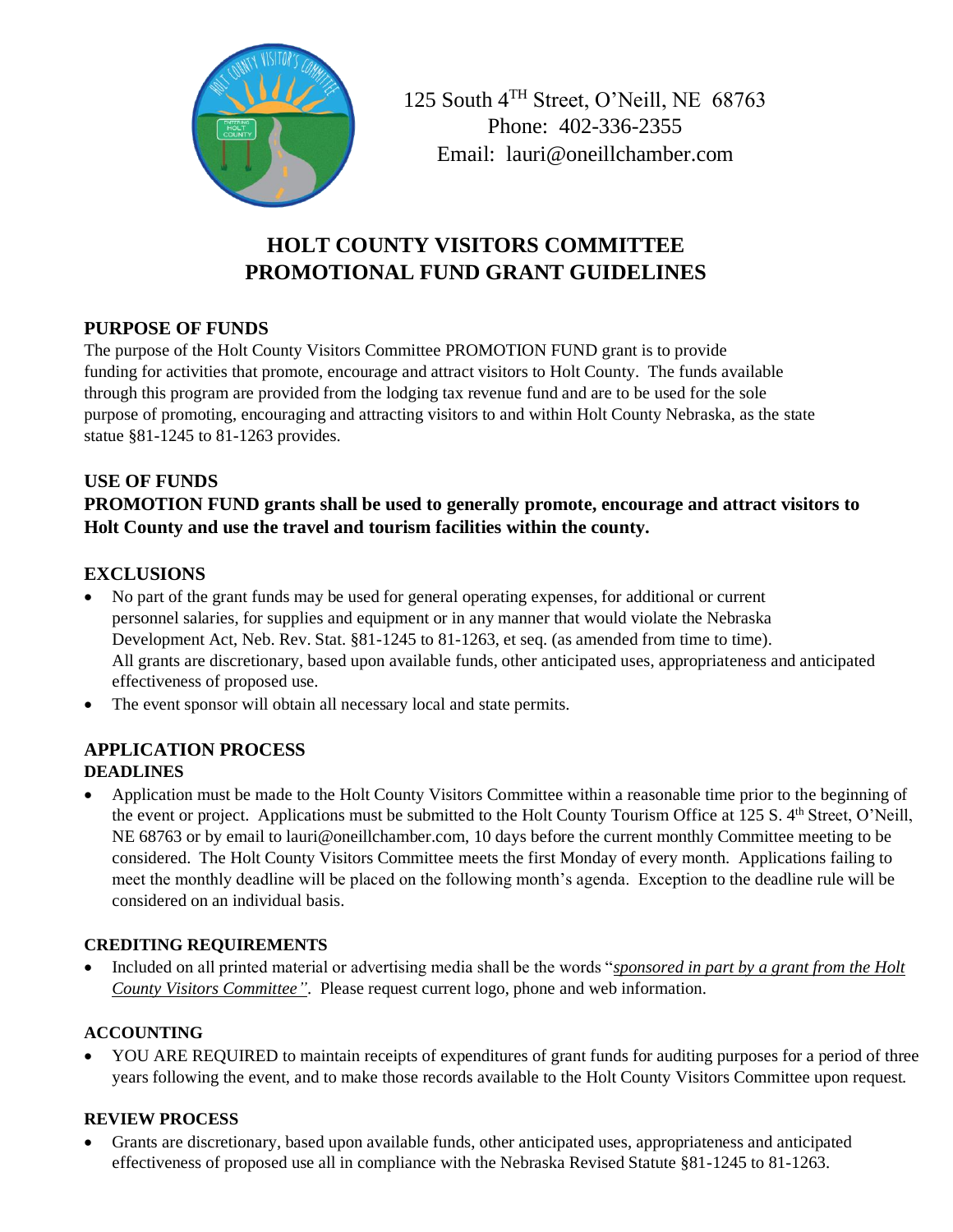

125 South 4TH Street, O'Neill, NE 68763 Phone: 402-336-2355 email: lauri@oneillchamber.com

# **HOLT COUNTY VISITORS COMMITTEE PROMOTIONS FUND GRANT APPLICATION**

| Please print or type:                                                                                   |
|---------------------------------------------------------------------------------------------------------|
|                                                                                                         |
|                                                                                                         |
|                                                                                                         |
|                                                                                                         |
|                                                                                                         |
|                                                                                                         |
| Email:                                                                                                  |
|                                                                                                         |
|                                                                                                         |
| Total Advertising Budget: \$_____________ Amount Requesting: \$_____________                            |
| I have read and understand the Holt County Visitors Committee Promotional<br>Fund and Grant Guidelines. |
| Date: $\frac{1}{\sqrt{1-\frac{1}{2}} \cdot \frac{1}{2}}$                                                |

Please return the completed grant application and any necessary supporting documents to Lauri Havranek at the O'Neill Chamber of Commerce office, 125 S. 4<sup>th</sup> Street, O'Neill, NE 68763 or at lauri@oneillchamber.com.